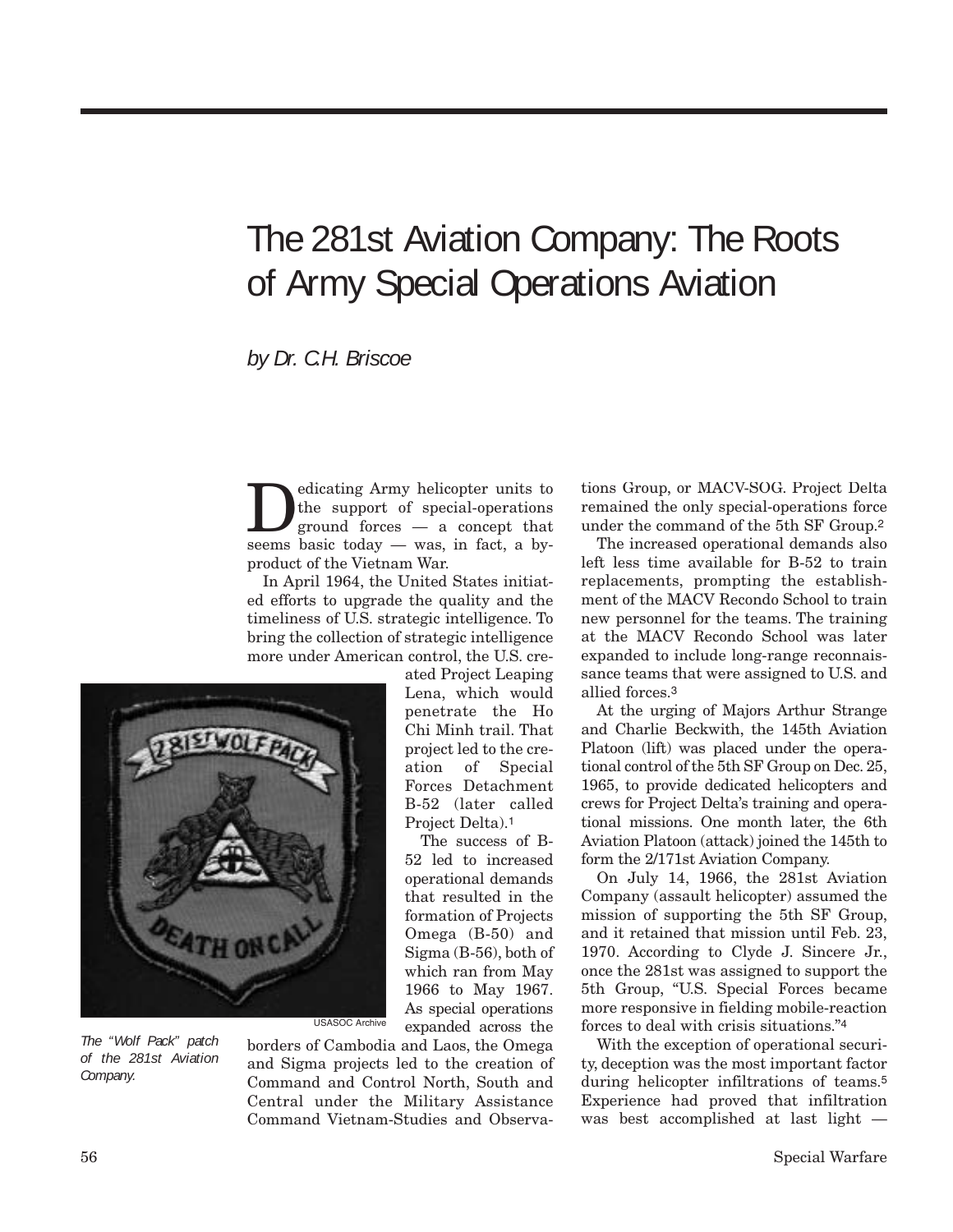

*A crew chief from the 281st stands beside a UH-1C "Hog Frog" that is equipped with 2.75-inch rocket pods and a "chinmounted" 40 mm grenade launcher.*

pilots could still see well enough to insert the force and slip away from the landing zone, but in a few minutes, air and ground elements would be covered by darkness. Because the enemy soon became familiar with that tactic, U.S. forces had to devise methods of confusing him as to the exact point of debarkation. Helicopters often set down briefly at three or more points in the vicinity of the primary landing zone to create uncertainty, and teams rappelled into very small clearings or climbed down rope ladders into old bomb craters.6 Another trick was to fly three helicopters in single file. The lead helicopter would touch down momentarily to discharge its reconnaissance team as the other two aircraft passed overhead. The lead helicopter would then rejoin the flight as the last one in the file.7

Rapid extraction of a compromised team was extremely important, and commandand-control elements had to be prepared to extract teams at a moment's notice. Captain Bill Larrabee, who was a Project Delta operations officer, explained, "We have our own choppers assigned to us. We have three choppers — two gunships and a slick manned at all times. The crews sleep on them. If one of our patrols gets into trouble, [they] only [have] to whisper one word into a radio, and the choppers are in the air to get [them] out, day or night."8

During the Vietnam War, night helicopter flying was risky business, because night-

vision goggles were not available. Limited time for remaining on the objective (about 20 minutes) also made night operations more difficult.9 Aircrews had to rely on strobe lights and pen flares to guide them to the teams that were waiting to be extracted. But once the members of the aircrew established visual contact with the team on the ground and made verbal identification, the team could no longer use strobes and flares. Their use was forbidden in order to protect the pilot's night vision. To further protect the pilot's night vision, the co-pilot focused his attention on the instruments inside the cockpit while the pilot focused his attention outside the helicopter.

The probability that a force would have to be recovered before the completion of its mission was inversely proportional to the size of the force. Road-runner teams (composed of four Vietnamese) and long-range reconnaissance teams (composed of two SF soldiers and four Vietnamese) were the most vulnerable to enemy forces. Ordinarily, helicopters lifted small patrols from landing zones. But if a team had to be recovered from a position that was unsuitable for the aircraft to touch down, rescuers would lift team members using a rope ladder or a block-and-tackle rig. Team members could snap-link onto the ropes or hold on to the ropes and lock arms.<sup>10</sup>

Use of the folding ladder to facilitate helicopter extractions dates back to the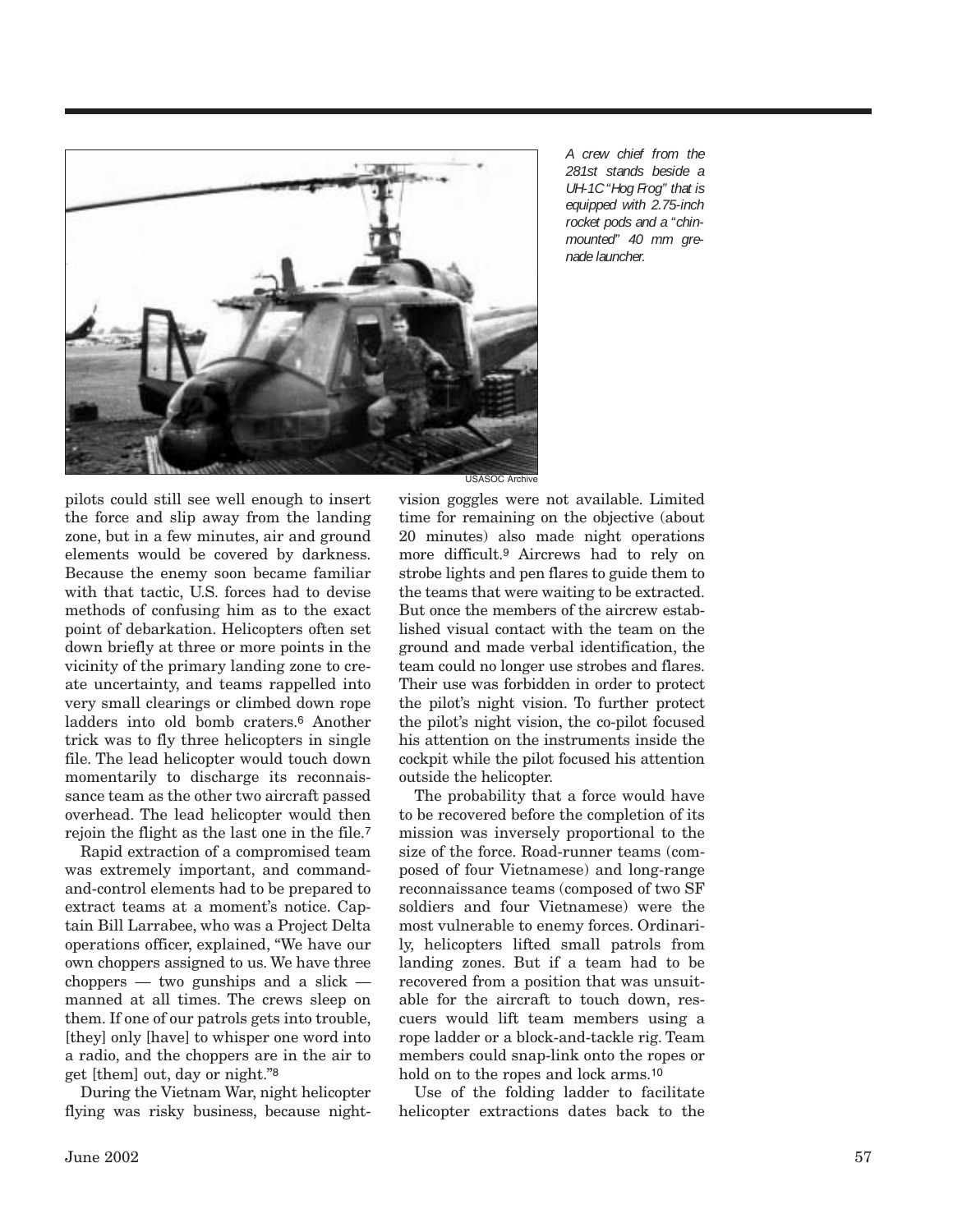World War II helicopter demonstrations of Otto Sikorsky.11 But it was not until Sergeant Major Charles T. McGuire designed the first-generation individual extraction harness — initially a snap-link and rope sling that fit under the armpits, and later a web harness — that soldiers could escape in seconds, ascending with the aircraft.12 Holding on with their arms, however, denied rescued soldiers the ability to return fire during lift-out.

The second-generation harness, the STABO system, corrected the problem and allowed the soldiers to keep their hands free. The STABO rig proved to be one of the most innovative reconnaissance hardware items



*A warrant-officer pilot and crew chief of the 281st's 22nd Assault Platoon stand in front of their "slick" commandand-control helicopter.*

produced during the Vietnam War. Another insertion/extraction system was the metal-rung and cable-ladder system that was created for the U.S. Navy CH-46 helicopter. Master Sergeant Norman Doney adapted that system for use with UH-1 helicopters.13

Excerpts from the mis-

sion reports of several Project Sigma road-runner and recon teams in the vicinity of Phouc Vinh and near the Long Nguyen Secret Zone in the III Corps Tactical Zone highlight the danger of helicopter extractions under fire: USASOC Archive

*RT Msn 1 extracted by sling under fire vic XT988682 at 011810 May 1967.*

*RT Msn 4 extracted by sling under fire vic YT008813 at 030850 May 1967.*

*RT Msn 13 infiltrated vic XT981651 at 151245 May 1967. Team encountered VC force of seven men at 151500 May and opened fire, killing 2 VC.*

*RR Msn 1 was fired on vic XT678527 during movement to LZ. One man wounded in action, left arm (died of wounds) and team extracted under fire at 281710 April 1967 vic XT665509.*

*RR Msn 22 infiltrated vic XT938346 at 140807 May 1967, and was extracted by rope ladder vic XT973389 at 151000 May 1967.*

*RR Msn 23 infiltrated vic XT941622 at*

*150837 May 1967. Team observed 30 man VC platoon vic XT956637. At 151430 May, team spotted by estimated two VC platoons vic XT963363. VC fired a rifle grenade near the team and began advancing. A team member threw an M-26 grenade when the VC were about 15 meters away, killing five VC. Team took cover in two old foxholes and killed four additional VC. Gunships suppressed fire and team was extracted under fire vic XT963636 at 151525 May 1967*.14

The pilots who flew those dangerous missions were young men, 19 and 20 years old, who were attracted by the adventure of the Army's helicopter pilot program. Possessing superb hand-and-eye coordination, courage and a youthful sense of invincibility, the pilots of the 281st regularly flew their birds into hot LZs with little or no thought for their own safety, and they forced their aircraft do things that they were not designed to do. The Hog Frog pilots loaded their gunships with so many rockets and with so much ammo that they routinely had to perform a "lift and bounce, lift and bounce" maneuver on their skids in order to get their birds airborne.15

Directed by their crew chiefs, the pilots eased their aircraft down through triplecanopy jungle, with limbs and branches only inches from the rotors. When the aircraft were low enough, the aircrew would drop a jungle penetrator or a STABO kit to pick up the ground forces; then they would reverse the process to escape. These acts required superb coordination and complete trust among the aircrew.

The lines below are taken from the poem "Fire in the Hole," written by James R. Jarrett, who served in Project Delta. They reveal the strong bond that formed between the special-operations ground and aviation forces in Vietnam:

*Darkened jungle holds the fate, Comrades trapped beyond the gate. Aircraft screaming fast and low, Death pursues the team below. Courage their shield from loss of hope, Hope as frail as STABO rope. Rotors whine, gunners in the door, Swiftly go these dogs of war.*

58 Special Warfare